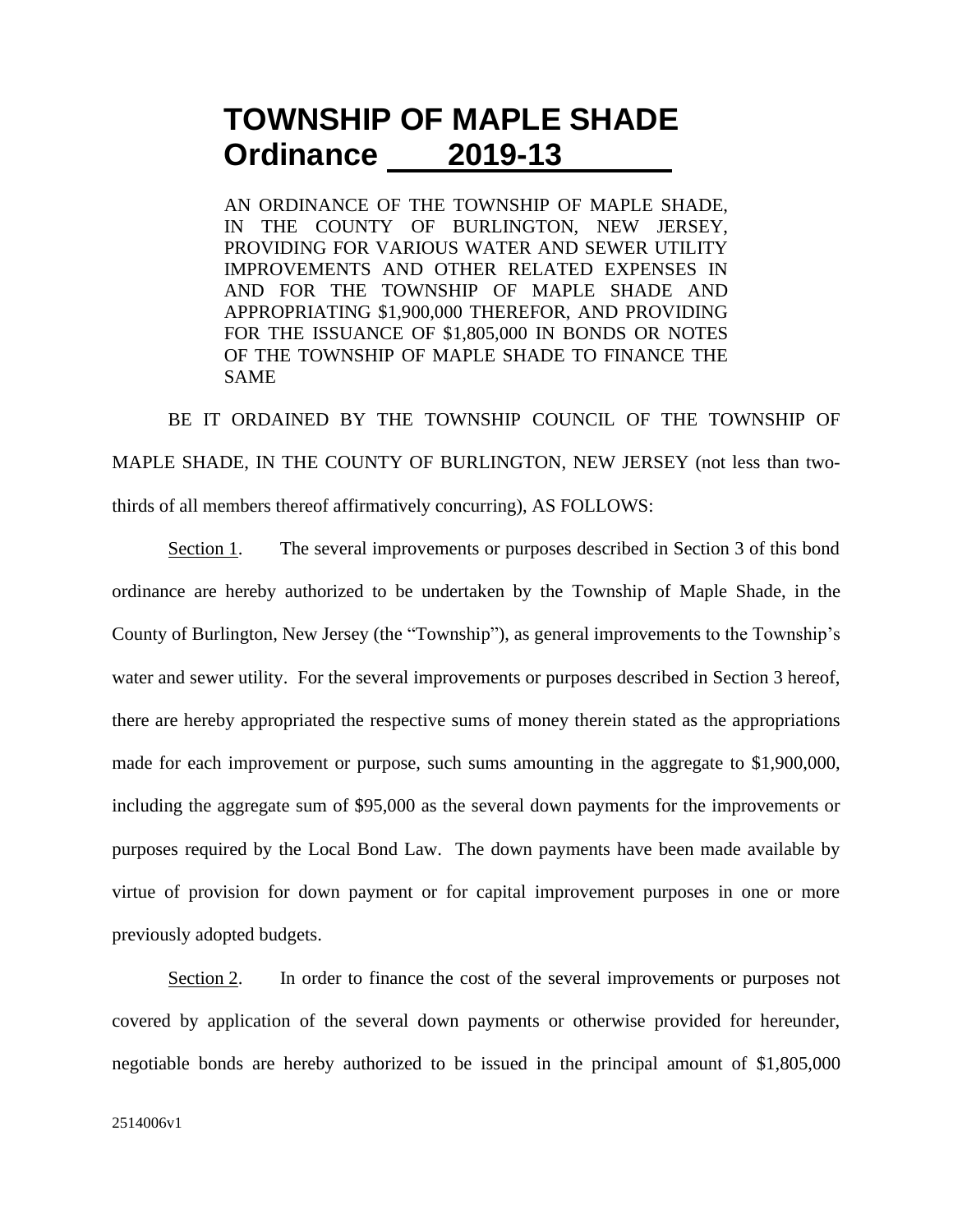pursuant to the Local Bond Law. In anticipation of the issuance of the bonds, negotiable bond anticipation notes are hereby authorized to be issued pursuant to and within the limitations prescribed by the Local Bond Law.

Section 3. The several improvements hereby authorized and the several purposes for which the bonds or notes are to be issued, the estimated cost of each improvement and the appropriation therefor, the estimated maximum amount of bonds or notes to be issued for each improvement and the period of usefulness of each improvement are as follows:

(a) Purpose: Sanitary sewer capital improvements, including, without limitation, Windsor pump station replacement and waste water digester tank upgrades, and including all other work and materials necessary therefor and incidental thereto.

| Appropriation and Estimated Cost:        | \$550,000 |
|------------------------------------------|-----------|
| <b>Maximum Amount of Bonds or Notes:</b> | \$522,500 |
| Period or Average Period of Usefulness:  | 15 years  |
| <b>Amount of Down Payment:</b>           | \$27,500  |

(b) Purpose: Wastewater treatment plant security improvements, including, without limitation, exterior lighting, automate front gate and replace fence sections, and including all other work and materials necessary therefor and incidental thereto.

| Appropriation and Estimated Cost:        | \$80,000 |
|------------------------------------------|----------|
| <b>Maximum Amount of Bonds or Notes:</b> | \$76,000 |
| Period or Average Period of Usefulness:  | 15 years |
| <b>Amount of Down Payment:</b>           | \$4,000  |

(c) Purpose: Wastewater treatment plant building improvements, including, without limitation, mechanical exhaust system for chemical building, paving repairs, waterproofing and enclosure for sludge loading area, and including all other work and materials necessary therefor and incidental thereto.

| Appropriation and Estimated Cost:        | \$140,000 |
|------------------------------------------|-----------|
| <b>Maximum Amount of Bonds or Notes:</b> | \$133,000 |
| Period or Average Period of Usefulness:  | 15 years  |
| 2514006y1                                |           |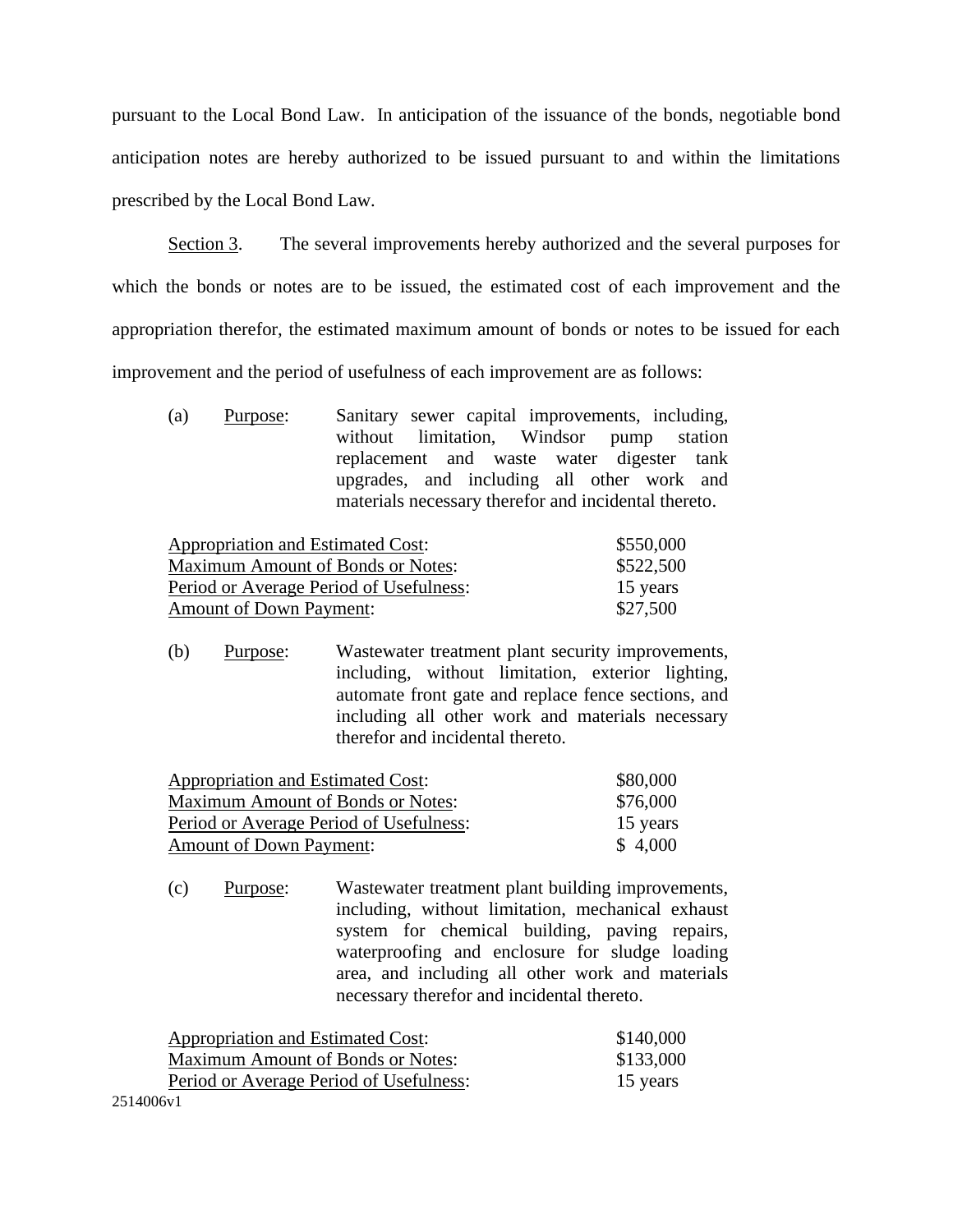Amount of Down Payment:  $$ 7,000$ 

(d) Purpose: Sewer system improvements, including, without limitation, inflow and infiltration improvements to sewer mains, and including all other work and materials necessary therefor and incidental thereto.

| Appropriation and Estimated Cost:        | \$180,000 |
|------------------------------------------|-----------|
| <b>Maximum Amount of Bonds or Notes:</b> | \$171,000 |
| Period or Average Period of Usefulness:  | 15 years  |
| <b>Amount of Down Payment:</b>           | \$9,000   |

(e) Purpose: Water system capital improvements, including, without limitation, inspection of water storage tank, Main Street plant lime system upgrades, fire hydrant replacement and cleaning and replacing water mains, and including all other work and materials necessary therefor and incidental thereto.

| Appropriation and Estimated Cost:        | \$950,000 |
|------------------------------------------|-----------|
| <b>Maximum Amount of Bonds or Notes:</b> | \$902,500 |
| Period or Average Period of Usefulness:  | 15 years  |
| <b>Amount of Down Payment:</b>           | \$47,500  |
|                                          |           |

(f) The estimated maximum amount of bonds or notes to be issued for the several improvements or purposes is as stated in Section 2 hereof.

(g) The estimated cost of the several improvements or purposes is equal to the amount of the appropriation herein made therefor.

Section 4. All bond anticipation notes issued hereunder shall mature at such times as may be determined by the chief financial officer; provided that no note shall mature later than one year from its date. The notes shall bear interest at such rate or rates and be in such form as may be determined by the chief financial officer. The chief financial officer shall determine all matters in connection with notes issued pursuant to this bond ordinance, and the chief financial officer's signature upon the notes shall be conclusive evidence as to all such determinations. All notes issued hereunder may be renewed from time to time subject to the provisions of the Local

2514006v1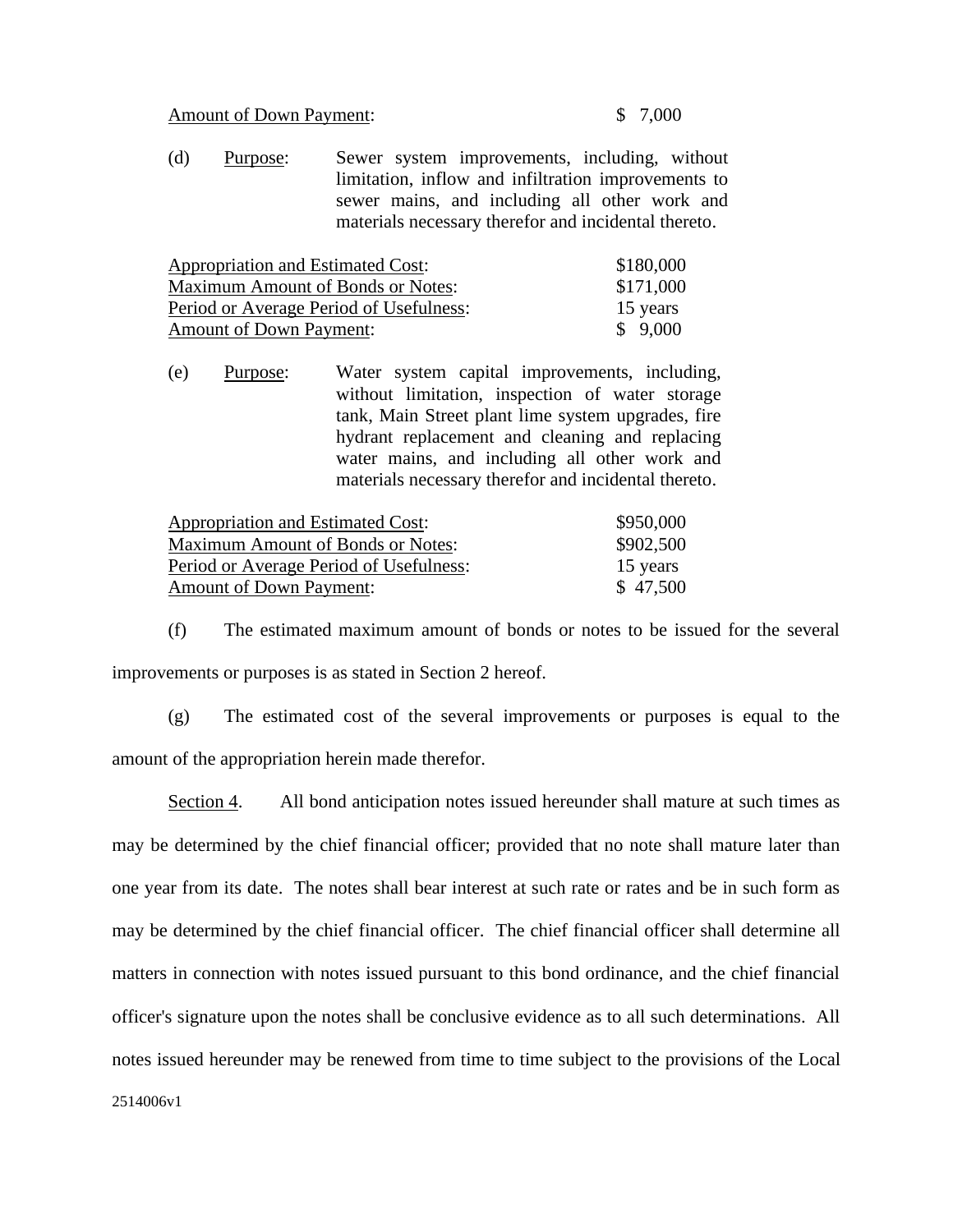Bond Law. The chief financial officer is hereby authorized to sell part or all of the notes from time to time at public or private sale and to deliver them to the purchasers thereof upon receipt of payment of the purchase price plus accrued interest from their dates to the date of delivery thereof. The chief financial officer is directed to report in writing to the governing body at the meeting next succeeding the date when any sale or delivery of the notes pursuant to this bond ordinance is made. Such report must include the amount, the description, the interest rate and the maturity schedule of the notes sold, the price obtained and the name of the purchaser.

Section 5. The capital budget (or temporary capital budget, as applicable) of the Township is hereby amended to conform with the provisions of this bond ordinance to the extent of any inconsistency herewith. In the event of any such inconsistency and amendment, the resolution in the form promulgated by the Local Finance Board showing full detail of the amended capital budget (or amended temporary capital budget, as applicable) and capital program as approved by the Director of the Division of Local Government Services is on file with the Clerk and is available there for public inspection.

Section 6. The following additional matters are hereby determined, declared, recited and stated:

(a) The several improvements or purposes described in Section 3 of this bond ordinance are not current expenses. They are improvements or purposes the Township may lawfully undertake as general improvements to its water and sewer utility, and no part of the costs thereof have been or shall be specially assessed on property specially benefited thereby.

(b) The average period of usefulness of the several improvements or purposes, within the limitations of the Local Bond Law, computed on the basis of the respective amounts or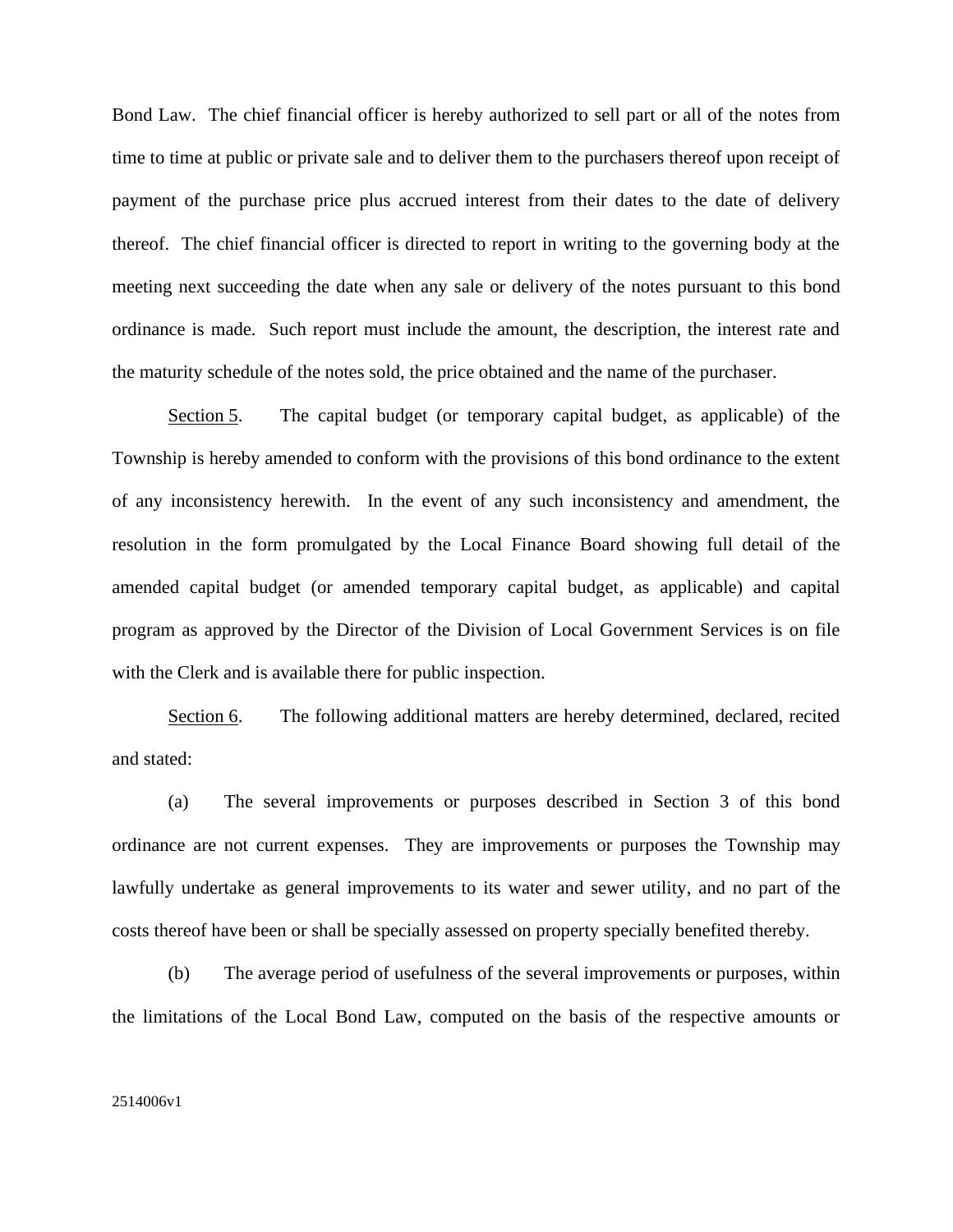obligations authorized for each improvement or purpose and the reasonable life thereof within the limitations of the Local Bond Law, is 15 years.

(c) The Supplemental Debt Statement required by the Local Bond Law has been duly prepared and filed in the office of the Clerk, and a complete executed duplicate thereof has been filed in the office of the Director of the Division of Local Government Services in the Department of Community Affairs of the State of New Jersey. Such statement shows that the gross debt of the Township as defined in the Local Bond Law is increased by the authorization of the bonds and notes provided in this bond ordinance by \$1,805,000 and the obligations authorized herein will be within all debt limitations prescribed by that Law.

(d) An aggregate amount not exceeding \$300,000 for items of expense listed in and permitted under N.J.S.A. 40A:2-20 is included in the estimated cost indicated herein for the several improvements or purposes.

(e) The Township reasonably expects to commence the acquisition and/or construction of the several improvements or purposes described in Section 3 hereof, and to advance all or a portion of the costs in respect thereof, prior to the issuance of bonds or notes hereunder. To the extent such costs are advanced, the Township further reasonably expects to reimburse such expenditures from the proceeds of the bonds or notes authorized by this bond ordinance, in an aggregate amount not to exceed the amount of bonds or notes authorized in Section 2 hereof.

Section 7. Any grant moneys received for the purposes described in Section 3 hereof shall be applied either to direct payment of the cost of the improvement or to payment of the obligations issued pursuant to this bond ordinance. The amount of obligations authorized hereunder shall be reduced to the extent that such funds are so used.

2514006v1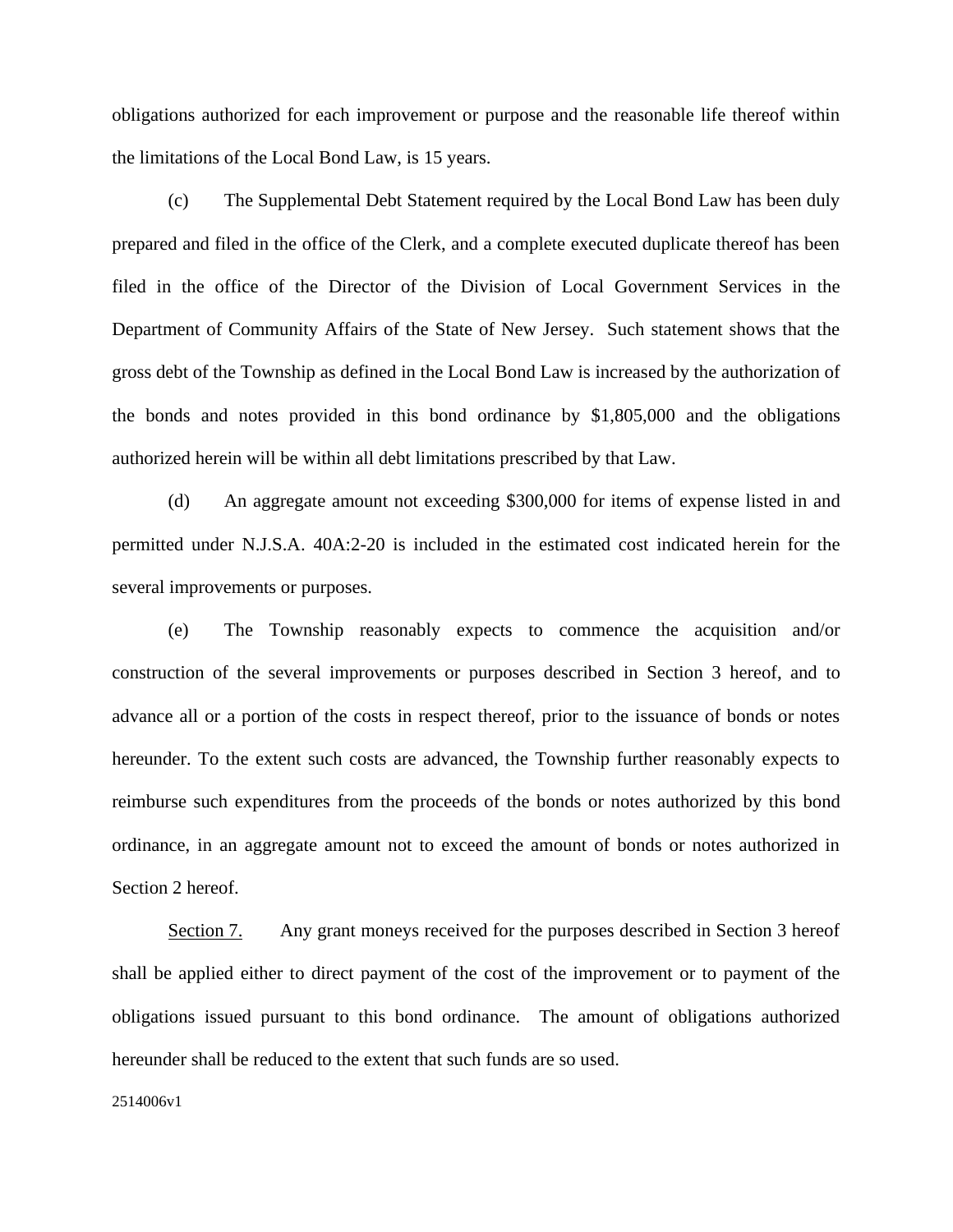Section 8. The full faith and credit of the Township is hereby pledged to the punctual payment of the principal of and the interest on the obligations authorized by this bond ordinance. The obligations shall be direct, unlimited obligations of the Township, and the Township shall be obligated to levy ad valorem taxes upon all the taxable real property within the Township for the payment of the obligations and the interest thereon without limitation of rate or amount.

Section 9. The chief financial officer of the Township is hereby authorized to prepare and to update from time to time as necessary a financial disclosure document to be distributed in connection with the sale of obligations of the Township and to execute such disclosure document on behalf of the Township. The chief financial officer is further authorized to enter into the appropriate undertaking to provide secondary market disclosure on behalf of the Township pursuant to Rule 15c2-12 of the Securities and Exchange Commission (the "Rule") for the benefit of holders and beneficial owners of obligations of the Township and to amend such undertaking from time to time in connection with any change in law, or interpretation thereof, provided such undertaking is and continues to be, in the opinion of a nationally recognized bond counsel, consistent with the requirements of the Rule. In the event that the Township fails to comply with its undertaking, the Township shall not be liable for any monetary damages, and the remedy shall be limited to specific performance of the undertaking.

Section 10. To the extent that any previous ordinance or resolution is inconsistent herewith or contradictory hereto, said ordinance or resolution is hereby repealed or amended to the extent necessary to make it consistent herewith.

Section 11. This bond ordinance shall take effect 20 days after the first publication thereof after final adoption, as provided by the Local Bond Law.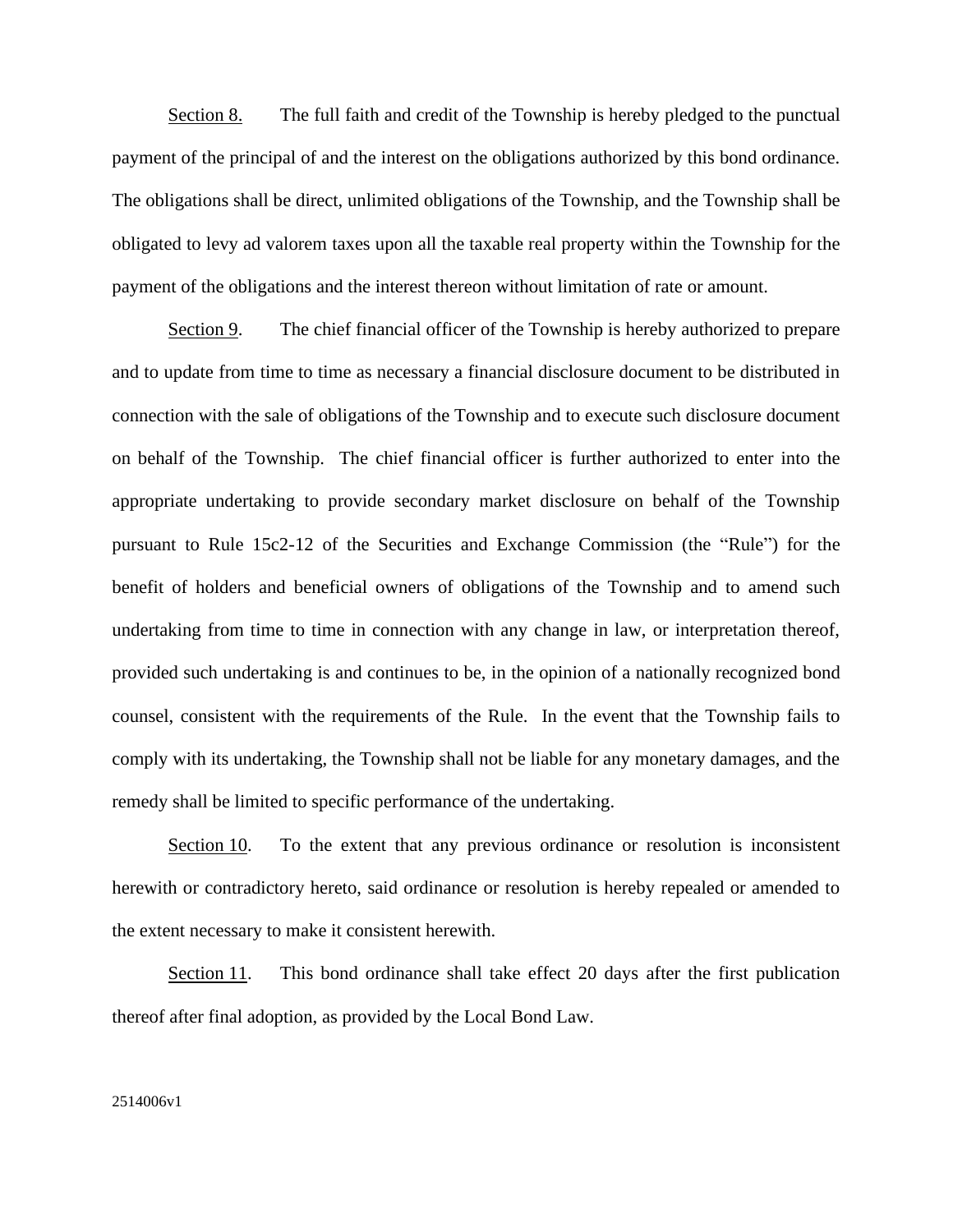Introduction: June 13, 2019

| COUNCIL      | <b>MOTION</b> | <b>SECOND</b> | <b>AYES</b> | <b>NAYS</b> | <b>ABSTAIN</b> | <b>ABSENT</b> |
|--------------|---------------|---------------|-------------|-------------|----------------|---------------|
| Manchello    | л             |               | л           |             |                |               |
| <b>Nunes</b> |               | x             | X           |             |                |               |
| Volpe        |               |               |             |             |                |               |
| Wiest        |               |               |             |             |                |               |
| Kauffman     |               |               |             |             |                |               |

## **CERTIFICATION**

I hereby certify the foregoing to be a true copy of an Ordinance adopted by the Maple Shade Township Council at a meeting held on June 27, 2019.

Andrea T. McVeigh, Township Clerk

 $\overline{\phantom{a}}$  ,  $\overline{\phantom{a}}$  ,  $\overline{\phantom{a}}$  ,  $\overline{\phantom{a}}$  ,  $\overline{\phantom{a}}$  ,  $\overline{\phantom{a}}$  ,  $\overline{\phantom{a}}$  ,  $\overline{\phantom{a}}$  ,  $\overline{\phantom{a}}$  ,  $\overline{\phantom{a}}$  ,  $\overline{\phantom{a}}$  ,  $\overline{\phantom{a}}$  ,  $\overline{\phantom{a}}$  ,  $\overline{\phantom{a}}$  ,  $\overline{\phantom{a}}$  ,  $\overline{\phantom{a}}$ 

Adoption: June 27, 2019

| COUNCIL      | <b>MOTION</b> | <b>SECOND</b> | <b>AYES</b> | <b>NAYS</b> | <b>ABSTAIN</b> | <b>ABSENT</b> |
|--------------|---------------|---------------|-------------|-------------|----------------|---------------|
| Manchello    |               |               |             |             |                |               |
| <b>Nunes</b> |               |               | л           |             |                |               |
| Volpe        |               |               |             |             |                |               |
| Wiest        |               |               | x           |             |                |               |
| Kauffman     |               |               |             |             |                |               |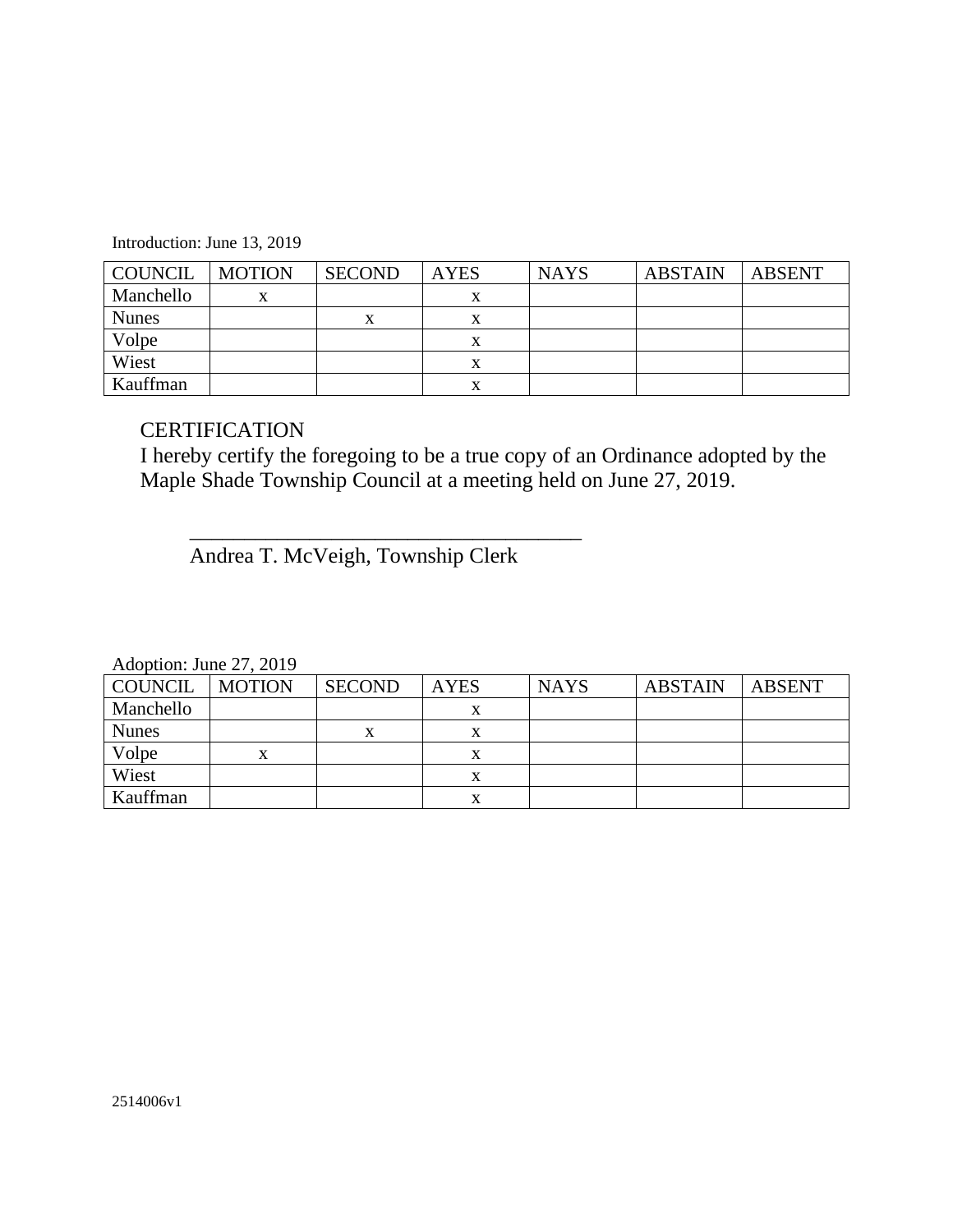#### **NOTICE OF PENDING BOND ORDINANCE AND SUMMARY**

The bond ordinance, the summary terms of which are included herein, was introduced and passed upon first reading at a meeting of the governing body of the Township of Maple Shade, in the County of Burlington, State of New Jersey, on \_\_\_\_\_\_\_\_\_, 2019. It will be further considered for final passage, after public hearing thereon, at a meeting of the governing body to be held at the Municipal Building, 200 Stiles Avenue, Maple Shade, New Jersey on  $\sim$ , 2019 at o'clock M. During the week prior to and up to and including the date of such meeting copies of the full ordinance will be available at no cost and during regular business hours, at the Clerk's office for the members of the general public who shall request the same. The summary of the terms of such bond ordinance follows:

Title:

AN ORDINANCE OF THE TOWNSHIP OF MAPLE SHADE, IN THE COUNTY OF BURLINGTON, NEW JERSEY, PROVIDING FOR VARIOUS WATER AND SEWER UTILITY IMPROVEMENTS AND OTHER RELATED EXPENSES IN AND FOR THE TOWNSHIP OF MAPLE SHADE AND APPROPRIATING \$1,900,000 THEREFOR, AND PROVIDING FOR THE ISSUANCE OF \$1,805,000 IN BONDS OR NOTES OF THE TOWNSHIP OF MAPLE SHADE TO FINANCE THE SAME

Purpose(s):

- (a) Sanitary sewer capital improvements, including, without limitation, Windsor pump station replacement and waste water digester tank upgrades;
- (b) Wastewater treatment plant security improvements, including, without limitation, exterior lighting, automate front gate and replace fence sections;
- (c) Wastewater treatment plant building improvements, including, without limitation, mechanical exhaust system for chemical building, paving repairs, waterproofing and enclosure for sludge loading area;
- (d) Sewer system improvements, including, without limitation, inflow and infiltration improvements to sewer mains;
- (e) Water system capital improvements, including, without limitation, inspection of water storage tank, Main Street plant lime system upgrades, fire hydrant replacement and cleaning and replacing water mains; and

including all work and materials necessary therefor or incidental thereto.

| Appropriation:                 | \$1,900,000                       |
|--------------------------------|-----------------------------------|
| <b>Bonds/Notes Authorized:</b> | \$1,805,000                       |
| Grants (if any) Appropriated:  | 0.00<br>\$                        |
| Section 20 Costs:              | \$300,000                         |
| Useful Life:                   | 15 Years                          |
|                                | Andrea T. Mcveigh, Township Clerk |

2514006v1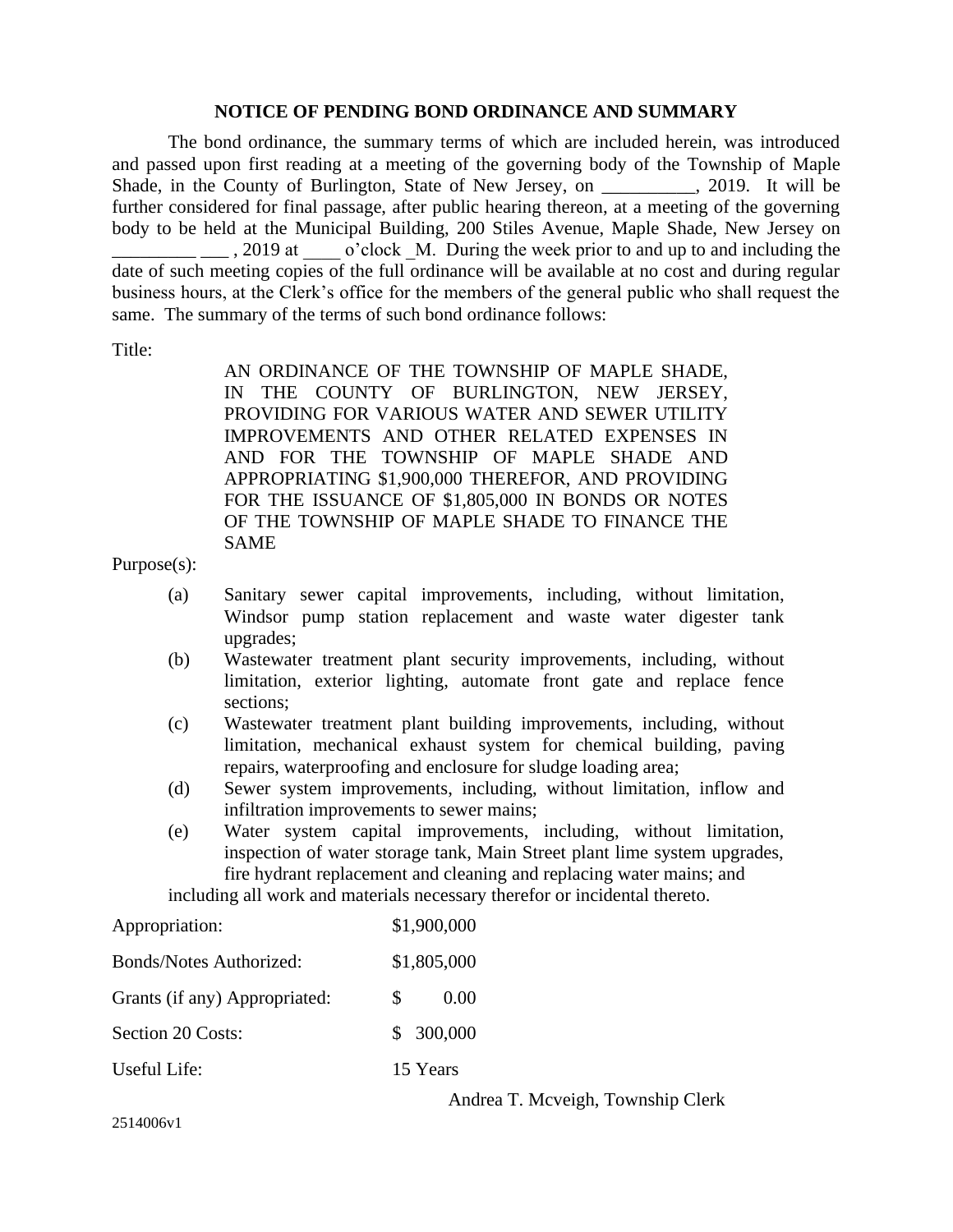#### **BOND ORDINANCE STATEMENT AND SUMMARY**

The bond ordinance, the summary terms of which are included herein, has been finally adopted by the governing body of the Township of Maple Shade, in the County of Burlington, State of New Jersey, on  $\qquad \qquad$ , 2019 and the 20 day period of limitation within which a suit, action or proceeding questioning the validity of such ordinance can be commenced, as provided in the Local Bond Law, has begun to run from the date of the first publication of this statement. Copies of the full ordinance are available at no cost and during regular business hours, at the Clerk's office for the members of the general public who shall request the same. The summary of the terms of such bond ordinance follows:

> AN ORDINANCE OF THE TOWNSHIP OF MAPLE SHADE, IN THE COUNTY OF BURLINGTON, NEW JERSEY, PROVIDING FOR VARIOUS WATER AND SEWER UTILITY IMPROVEMENTS AND OTHER RELATED EXPENSES IN AND FOR THE TOWNSHIP OF MAPLE SHADE AND APPROPRIATING \$1,900,000 THEREFOR, AND PROVIDING FOR THE ISSUANCE OF \$1,805,000 IN BONDS OR NOTES OF THE TOWNSHIP OF MAPLE SHADE TO FINANCE THE SAME

Purpose(s):

- (a) Sanitary sewer capital improvements, including, without limitation, Windsor pump station replacement and waste water digester tank upgrades;
- (b) Wastewater treatment plant security improvements, including, without limitation, exterior lighting, automate front gate and replace fence sections;
- (c) Wastewater treatment plant building improvements, including, without limitation, mechanical exhaust system for chemical building, paving repairs, waterproofing and enclosure for sludge loading area;
- (d) Sewer system improvements, including, without limitation, inflow and infiltration improvements to sewer mains;
- (e) Water system capital improvements, including, without limitation, inspection of water storage tank, Main Street plant lime system upgrades, fire hydrant replacement and cleaning and replacing water mains; and

including all work and materials necessary therefor or incidental thereto.

| Appropriation:                 | \$1,900,000 |
|--------------------------------|-------------|
| <b>Bonds/Notes Authorized:</b> | \$1,805,000 |
| Grants (if any) Appropriated:  | 0.00<br>S   |
| Section 20 Costs:              | \$300,000   |
| Useful Life:                   | 15 Years    |

Andrea T. Mcveigh, Township Clerk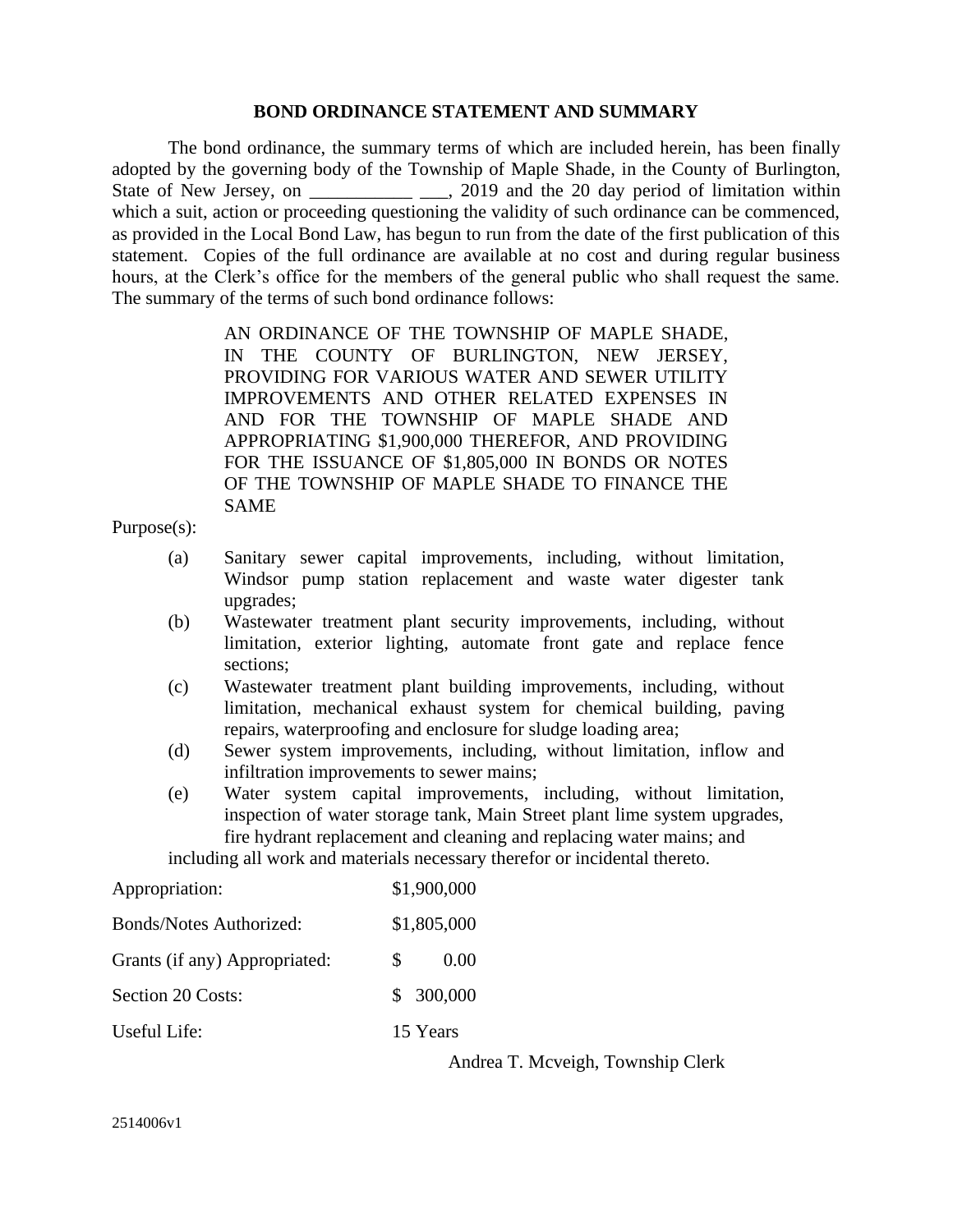#### **CLERK'S CERTIFICATE**

I, Andrea T. Mcveigh, Township Clerk of the Township of Maple Shade, in the County of Burlington, State of New Jersey, HEREBY CERTIFY as follows that:

1. The attached copy of Ordinance No. \_\_\_\_\_\_\_\_ of said Township entitled as set forth below and finally adopted on \_\_\_\_\_\_\_\_\_\_\_\_\_\_\_\_\_\_\_\_\_\_\_\_\_\_, 2019, has been compared by me with the original thereof officially recorded in the Ordinance Book of the Township and is a true and correct copy thereof and of the whole of said original Ordinance. The title of said Ordinance is as follows:

> AN ORDINANCE OF THE TOWNSHIP OF MAPLE SHADE, IN THE COUNTY OF BURLINGTON, NEW JERSEY, PROVIDING FOR VARIOUS WATER AND SEWER UTILITY IMPROVEMENTS AND OTHER RELATED EXPENSES IN AND FOR THE TOWNSHIP OF MAPLE SHADE AND APPROPRIATING \$1,900,000 THEREFOR, AND PROVIDING FOR THE ISSUANCE OF \$1,805,000 IN BONDS OR NOTES OF THE TOWNSHIP OF MAPLE SHADE TO FINANCE THE SAME

2. Said Ordinance was introduced in writing and read and passed on first reading at a regular meeting of the Township Council of said Township duly called and held on \_\_\_\_\_\_\_\_\_\_\_\_\_\_\_\_\_\_, 2019 (a true and correct copy of an extract of the minutes of the meeting is attached hereto), and was passed on second reading and finally adopted by the recorded affirmative vote of at least two-thirds of all the members of said Township Council, at a regular meeting thereof duly called and held on \_\_\_\_\_\_\_\_\_\_\_\_\_\_\_\_\_\_\_\_\_\_\_\_\_\_, 2019 (a true and correct copy of an extract of the minutes of the meeting is attached hereto), following the holding of a public hearing thereon at which all interested persons were given an opportunity to be heard.

3. A Notice of Pending Bond Ordinance and Summary, containing the date of introduction, time and place of further consideration of said Ordinance, was published after first reading, on \_\_\_\_\_\_\_\_\_\_\_\_\_\_\_\_\_, 2019 (a true and correct copy of the affidavit of publication of said Ordinance is attached hereto).

4. On \_\_\_\_\_\_\_\_\_\_\_\_\_\_\_\_\_\_\_\_\_, 2019, a Notice of Pending Bond Ordinance and Summary of said ordinance was posted on the bulletin board in the Municipal Building of the Township together with notice of the availability of copies of said Ordinance at the Office of the Clerk, and such copies of said Ordinance were made available to all members of the general public requesting the same.

2514006v1 5. After final passage, a Bond Ordinance Statement and Summary was duly published on \_\_\_\_\_\_\_\_\_\_\_\_\_\_\_\_\_\_\_\_\_\_\_, 2019 in \_\_\_\_\_\_\_\_\_, a newspaper published and circulating in the Township, and no protest by any person against making the improvement or issuing the indebtedness authorized in said Ordinance, nor any petition requesting that a referendum vote be taken on the action proposed in the Ordinance has been presented to the governing body or to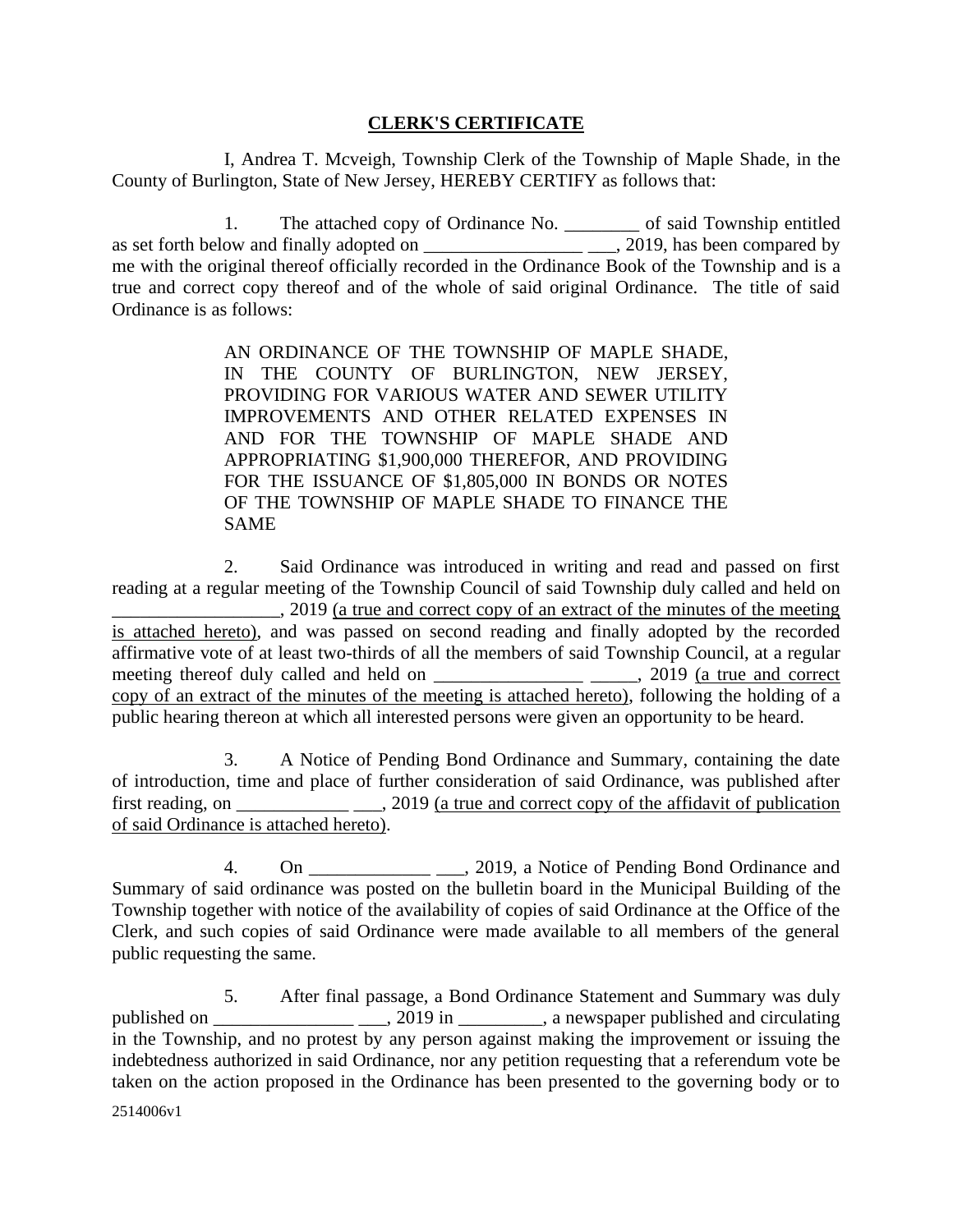me or filed in my office nor has any such action or proceeding questioning the validity of such Ordinance has been commenced within 20 days after such publication (a true and correct copy of the affidavit of publication of said Ordinance is attached hereto).

6. Said Ordinance when introduced was complete in the form in which it was finally adopted and remained on file in the Office of the Township Clerk for public inspection from the date of introduction to the date of final adoption (a certified copy of the adopted Ordinance is attached hereto).

7. The Ordinance appropriated a down payment of not less than 5% of the obligations thereby authorized to the purpose, or ratably to the purposes, to be financed pursuant to the Ordinance, and such sum was made available by provision in a previously adopted budget or budgets of the Township for down payment or for capital improvement purposes.

8. The attached copy of a Supplemental Debt Statement has been compared by me with the original Supplemental Debt Statement of said Township, prepared as of <sup>11</sup> \_\_\_\_\_, 2019, by Brenda Sprigman, who was then the Chief Financial Officer of said Township, and filed in the office of said Township Clerk on 2019, and that the same is a true and complete copy of said original Supplemental Debt Statement.

9. A complete, executed duplicate of the said original Supplemental Debt Statement was duly filed (before final adoption by the Township Council) in the Office of the Director of the Division of Local Government Services of the State of New Jersey on  $\frac{\phantom{0}}{\phantom{0}}$  , 2019.

IN WITNESS WHEREOF, I have hereunto set my hand and affixed the corporate seal of said Township this \_\_\_\_day of \_\_\_\_\_\_\_\_\_\_\_\_, 2019.

(SEAL)

Andrea T. Mcveigh, Township Clerk